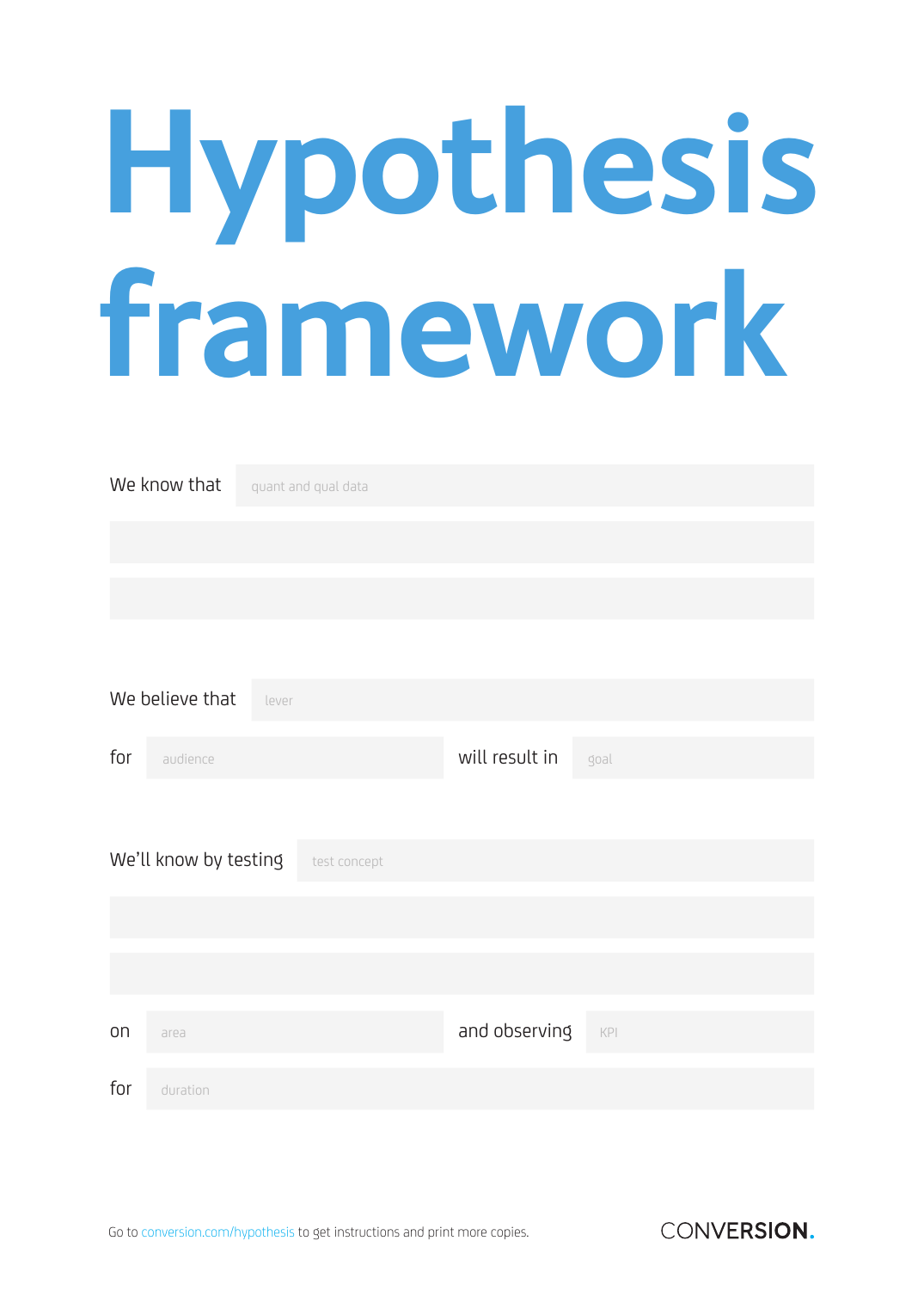## **Glossary**

#### **Quant and qual data** What's the data and insight that supports the test? This can come from a huge number of sources, like web analytics, sales data, form analysis, session replay, heatmapping, onsite surveys, offsite surveys, focus groups and usability tests. Eg "We know that 96% of visitors to the property results page don't contact an agent. In usability tests, all users wanted to see the results on a map, rather than just as a list."

- Lever What's the core theme of the test, if distilled down to a simple phrase? Each lever can have multiple implementations or test concepts, so it's important to distinguish between the lever and the concept. Eg a lever might be "emphasising urgency" or "simplifying the form".
- Audience What's the audience or segment that will be included in the test? Like with the area, make sure the audience has sufficient potential and traffic to merit being tested. Eg an audience may be "all visitors" or "returning visitors" or "desktop visitors".
	- Goal What's the goal for the test? It's important to prioritise the goals, as this will affect the KPIs. Eg the goal may be "increase orders" or "increase profit" or "increase new accounts".
- **Test concept** What's the implementation of the lever? This shows how you're applying the lever in this test. Eg "adding a map of the local area that integrates with the search filters".
	- Area What's the flow, page or element that the test is focused on? You'll need to make sure there's sufficient potential in the area (ie that an increase will have a meaningful impact) as well as sufficient traffic too (ie that the test can be completed within a reasonable duration – see below). Eg the area may be "the header", "the application form" or "the search results page".
		- KPI The KPI defines how we'll measure the goal. Eq the KPI could be "the number of successful applications" or "the average profit per order".
	- **Duration** Finally, the duration is how long you expect the test to run. It's important to calculate this in advance – then stick to it. Eg the duration may be "2 weeks".

Conversion.com is the UK's largest conversion optimisation agency. We provide strategy, analysis, design and development for both start-ups and some of the biggest companies in the world. So far, we've captured over £750 million in additional revenue for our clients.

We'd love to talk: hello@conversion.com